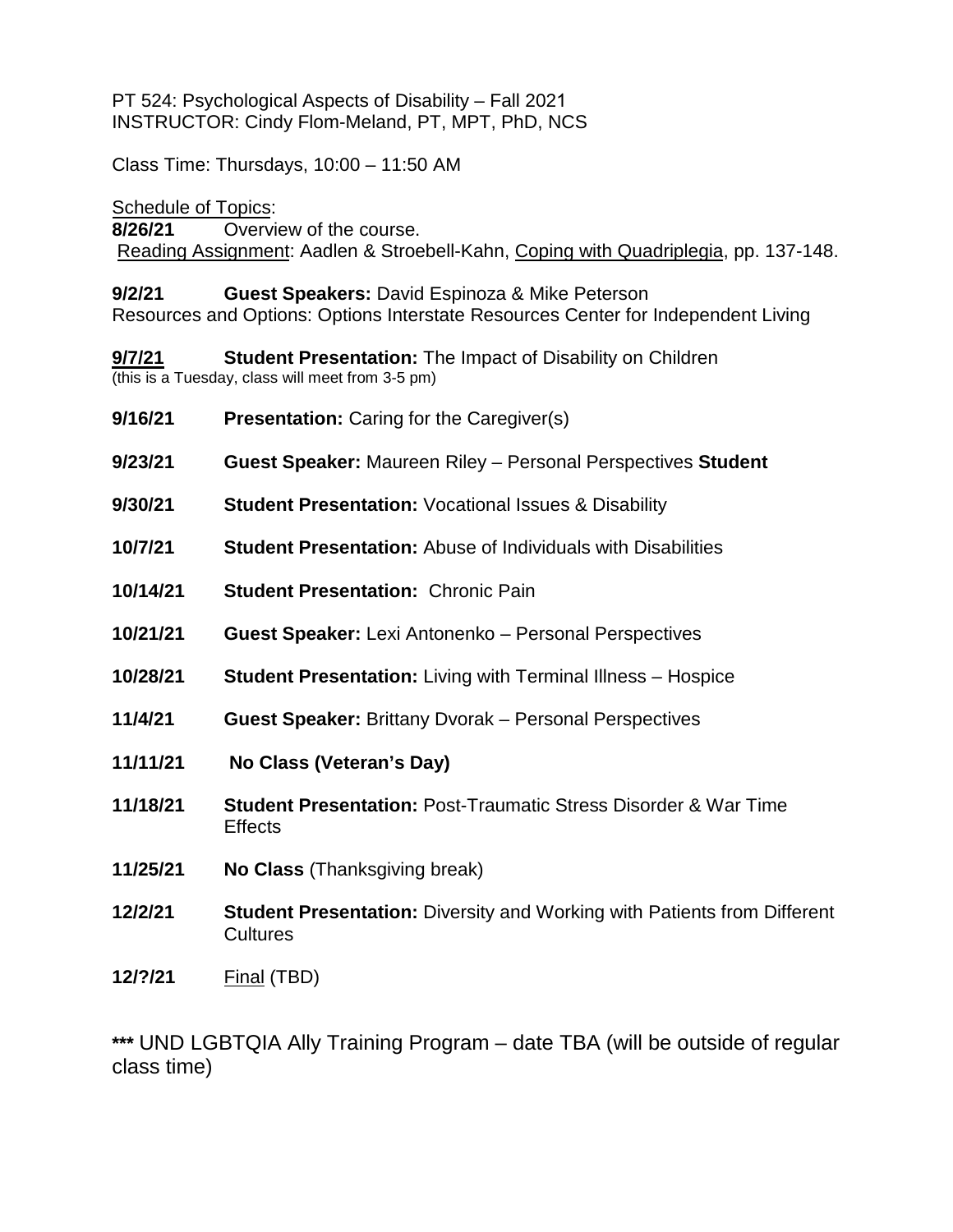## **Course Title and Number:** PT 524: Psychological Aspects of Disability

**Description:** Readings and discussion course. Study of psychological coping mechanisms, reactions, and motivational factors pertinent to people with disabilities. Review of adjustment problems unique to specific disabilities and/or disease processes, including terminal illness.

### **Department Offering the Course:**

Physical Therapy

**Credit Hours:** 2 credit hours

**Instructor:**

Cindy Flom-Meland, PT, MPT, PhD, NCS

### **Clock Hours and Schedule:**

Lecture: Discussion: Schedule: Thursdays 10:00 - 11:50 am

### **Course Prerequisites:**

Registered in Professional Physical Therapy curriculum.

### **Course Objectives:**

The goals and objectives of this course are to provide the physical therapy student with an opportunity to build on previously learned material in sociology and psychology (general, developmental, and abnormal); and to acquire an awareness of the psychological and social adjustments common to the rehabilitation process, subjective experiences commonly associated with various disabling conditions, and the influence of disabilities on families and caregivers. Upon completion of this course, students will be able to:

- 1. demonstrate knowledge of the ethical concerns relative to the patient's, caregiver's, and/or family's psychological perspective regarding disabilities, including individual and cultural differences. (SRE: 7D4, 7D5, 7D8; Bloom's: Cognitive – application, analysis, synthesis)
- 2. choose methods of promoting interpersonal communication and implement methods of interaction that can be utilized with patients and families in an effort to provide appropriate psychosocial support, compassion, and caring. (SRE: 7B, 7D4, 7D5, 7D7, 7D34, 7D36; Bloom's: Cognitive – evaluation; Affective – valuing)
- 3. propose and evaluate methods of promoting collaboration with patients, families, and those individuals responsible for the patient and colleagues. (SRE: 7B, 7D4, 7D5,7D7; Bloom's: Cognitive – synthesis, evaluation)
- 4. assess environmental "barriers" and resulting influence on the need for psychological adjustments and/or advocacy. (SRE: 7D1, 7D4, 7D5, 7D13, 7D14, 7D38; Bloom's: Cognitive – evaluation; Affective – receiving)
- 5. be able to describe and compare stages of coping with death or loss and be able to verbalize their personal (students') reaction to the stages and how they might relate to the patient. (SRE: 7B, 7D5, 7D8; Bloom's: Cognitive – comprehension, application, analysis, synthesis, evaluation; Affective – receiving, responding)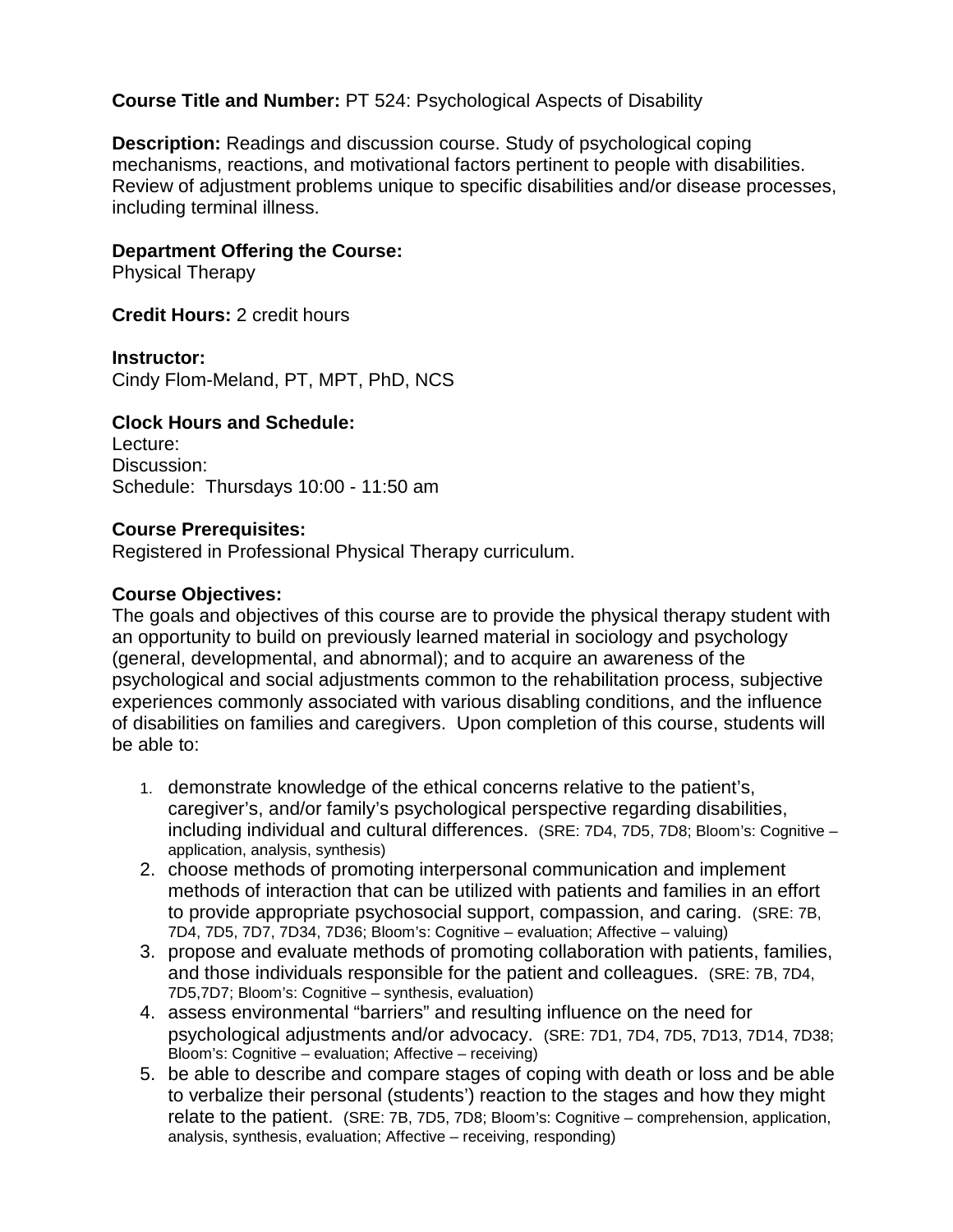- 6. Differentiate the roles of various healthcare disciplines and agencies providing services to individuals and appropriate referral mechanisms. (SRE: 7D1, 7D4, 7D5, 7D7, 7D28, 7D39; Bloom's: Cognitive – analysis)
- 7. distinguish patient's psychological problems that may be beyond the scope of physical therapy and require referral to other healthcare or mental healthcare professionals. (SRE: 7B, 7D1, 7D4, 7D5, 7D16, 7D24, 7D39; Bloom's: Cognitive – evaluation)
- 8. value the importance of patient education, for the individual and caregivers, in the process of adjusting to a disability. (SRE: 7D5, 7D12, 7D24, 7D27h, 7D34; Bloom's: Affective – valuing)
- 9. demonstrate knowledge of various resources and options for services available to individuals with disabilities from federal, state, and local agencies to provide follow-up care and facilitate discharge planning. (SRE: 7D24, 7D26; Bloom's: Cognitive – comprehension, application)
- 10.choose appropriate written, oral and nonverbal communication with patients, their families, colleagues, other health providers, and the public. (SRE: 7B, 7D5, 7D7, 7D39; Bloom's: Cognitive – evaluation)
- 11.identify and define coping mechanisms commonly utilized by patients and family members or caregivers. (SRE: 7B, 7D5, 7D8; Bloom's: Cognitive – analysis, synthesis, evaluation)
- 12.value the importance of the patient and patient's family as "team members" in the rehabilitation process design and implementation. (SRE: 7D4, 7D5, 7D24; Bloom's: Affective – valuing)
- 13.report to appropriate authorities suspected cases of abuse of vulnerable populations. (SRE: 7D2; Bloom's: Cognitive – evaluation; Affective – responding)

# **Outline of Contents and Assigned Instructor:**

See attached course syllabus.

# **Description of Teaching Methods and Learning Experiences:**

Presentations – guest speakers come in to present and students work in groups to develop a presentation on a selected topic.

Discussion – with guest speakers and as part of the student presentations small group and large groups discussions are held.

# **Methods of Student Evaluation / Grading:**

The letter grade is given is based on performance on presentation, journal entries, book response paper, and final exam.

# **Grading Criteria:**

**Student Presentations:** Students will work in groups to research and deliver oral presentations, develop problem case exercises and/or present clinical case studies, and lead small group activities/discussion. Presentations will be graded on the following: a). content, b). professional quality of delivery c). quality of learning experience provided, and d). written (electronic) documentation. Any presentation materials are to be posted by students in blackboard one day prior to presentation date. *Presentation topics will be assigned and each group will be required to meet with the instructor prior to initiating research on the selected topic. See rubric on next page*

**50 points**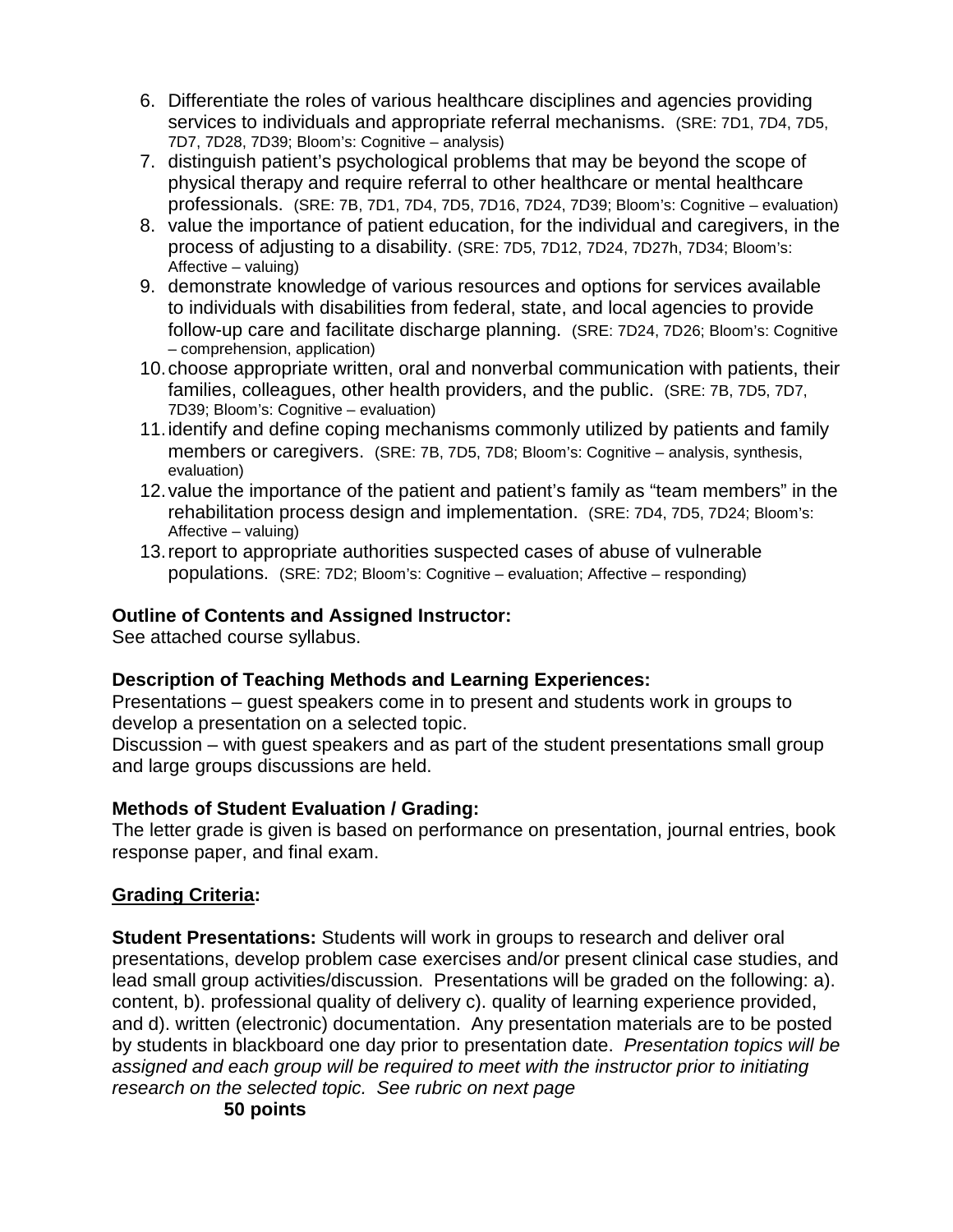## **Written Assignments:**

Reaction Paper (book from available titles) **Due by 10-28-21 20 points** (2-3 pages – not a book report; what did you learn from the reading and how will you use the information in the future)

Journal Entries – 2 will be required over the semester

## **Due dates: October 13 and December 7**

## **15 points each**

These entries are short (2 pages) responses regarding the class session(s)/presentation(s) (during the month) that had the greatest impact on you as a person and a physical therapist. It is not a summary of what was covered in class, but a summary of how it affected you and how it will assist you in your future practice.

**Participation Points:** The instructor reserves the right to assign or withhold participation points based on student contribution to class discussions, interaction with and attention to speakers, and for behavior or contributions to the course that enhance the learning experience of the class members.

## **Up to 10 points**

## **Comprehensive Final Examination**

## Written **(points to be determined)**

There will be 2-3 exam questions (multiple choice or true/false) from each presentation given by each group of students. There will also be exam questions (short answer) based off of the guest speakers. As a class we will view the movie *Patch Adams* and there will be 3-4 essay questions based on the movie and the topics and objectives covered throughout the semester.

## **Presentation Rubric: (50 points)**

- 5 points meeting & prepared for meeting
- 5 points handout quality and posted on-line on time
- 5 points all group members participated
- 15 points content
- 12 points activities
- 8 points discussion

#### **Grading Scale: 90-100% A**

| A                     |
|-----------------------|
| в                     |
| C                     |
| <b>Unsatisfactory</b> |
|                       |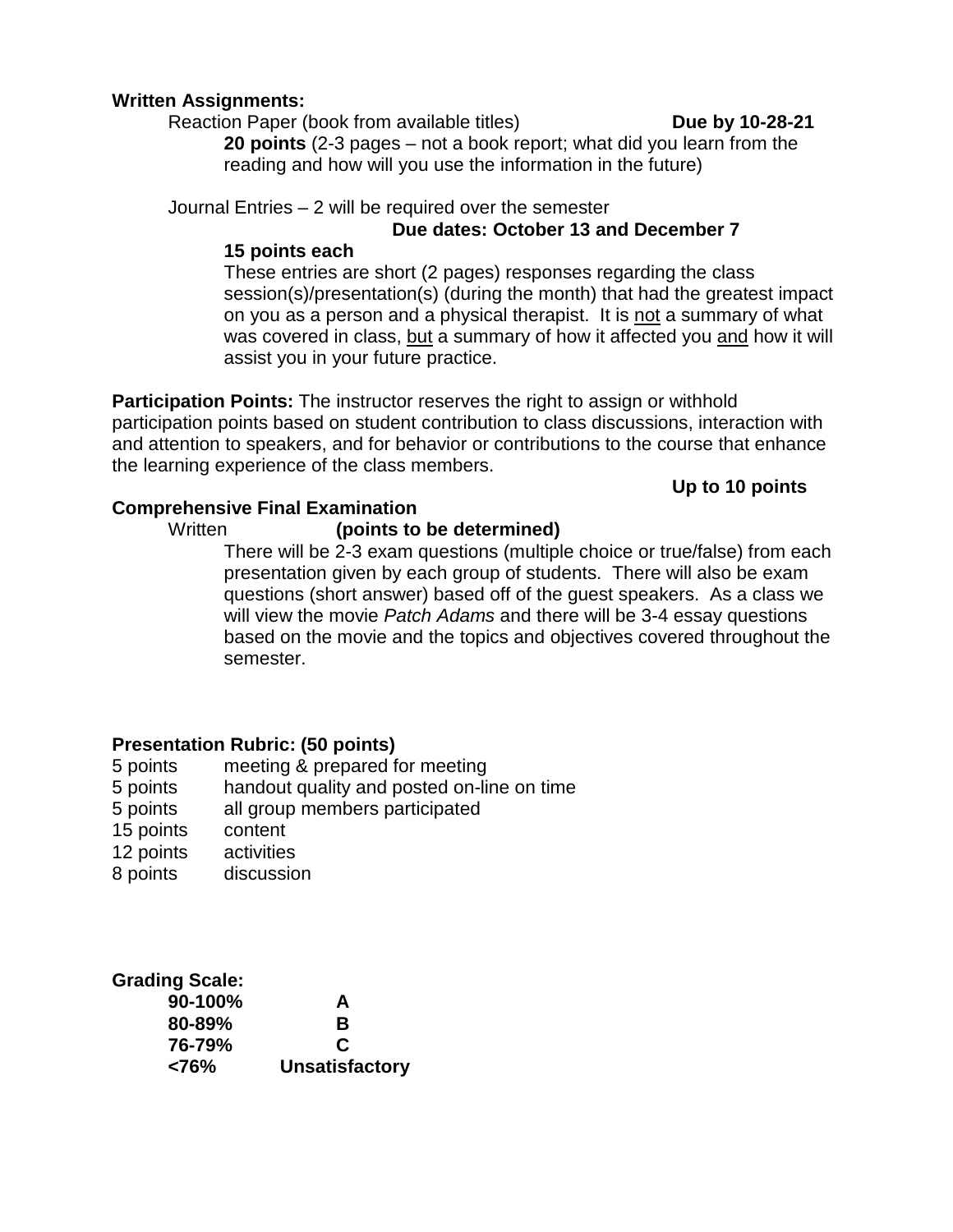#### **Academic Integrity**:

In accordance with the rules concerning scholastic dishonesty in the Code of Student Life\* at the University of North Dakota, I affirm that I understand these rules and I agree to comply with them.

I will not:

- a) receive any additional information or assistance for any exam other that what was provided during class or approved tutor sessions
- b) copy from another student's test
- c) collaborate with or seek aid from another student who may have previously taken the exam
- d) knowingly use, buy, sell, steal, or solicit in whole or in part the contents of any exam
- e) bribe another person to obtain information about any exam

#### **Department of Physical Therapy Honor Code Pledge:**

*"Upon my honor as a professional student in the physical therapy program at the University of North Dakota, I pledge that I will not give nor receive unauthorized aid on written examinations, laboratory practical examinations, written assignments, take home assignments or clinical assignments"* 

*Examination disclaimer: "I affirm that I have adhered to the Honor Code in this assignment"* 

A. Forms of Academic Dishonesty. Academic dishonesty includes, but is not limited to:

1. Copying or distributing examination items

2. During testing, using crib notes or various forms of technology not authorized by faculty

3. Copying another student's written paper or examination, with or without their knowledge

4. Helping someone else cheat on a test

5. Communicating or collaborating during a test by electronic means such as instant messaging, telephone, texting, smart watches, or social media.

6. Discussing test items or answers (written or laboratory) with students who have not yet taken the examination

7. Cutting and pasting text from any source without giving proper citation to that source

8. Plagiarism of any materials

9. Fabricating or falsifying written materials

10. Falsely reporting information or actions in clinical or classroom laboratories

11. Submitting the same paper, or a substantially similar paper, for the requirements of more than one course without the approval of the instructor(s) concerned

12. Submitting term papers or assignments written by another person

13. Consenting to having one's work used by another student as his or her own

14. Collaborating on a project (in person or via electronic means) when the instructor asked for individual work

15. Using a false excuse to obtain an extension on a due date or delay an examination 16. Depriving other students of necessary course materials by stealing books, periodicals, or other materials from libraries, AV centers, etc.

*If problems occur, students are required to work through channels of communication to resolve the problem before going to the chair or dean. The channel is student, instructor, chair, chair, chair, chair, associate dean health sciences, and dean.* 5/11, 8/13, 8/14, 8/15, 8/16, 8/19

#### **Notice of Nondiscrimination**

It is the policy of the University of North Dakota that no person shall be discriminated against because of race, religion, age, color, gender, disability, national origin, creed, sexual orientation, gender identity, genetic information, marital status, veteran's status, or political belief or affiliation and the equal opportunity and access to facilities shall be available to all. Concerns regarding Title IX, Title VI, Title VII, ADA, and Section 504 may be addressed to Donna Smith, Director of Equal Employment Opportunity/Affirmative Action and Title IX Coordinator, 401 Twamley Hall,